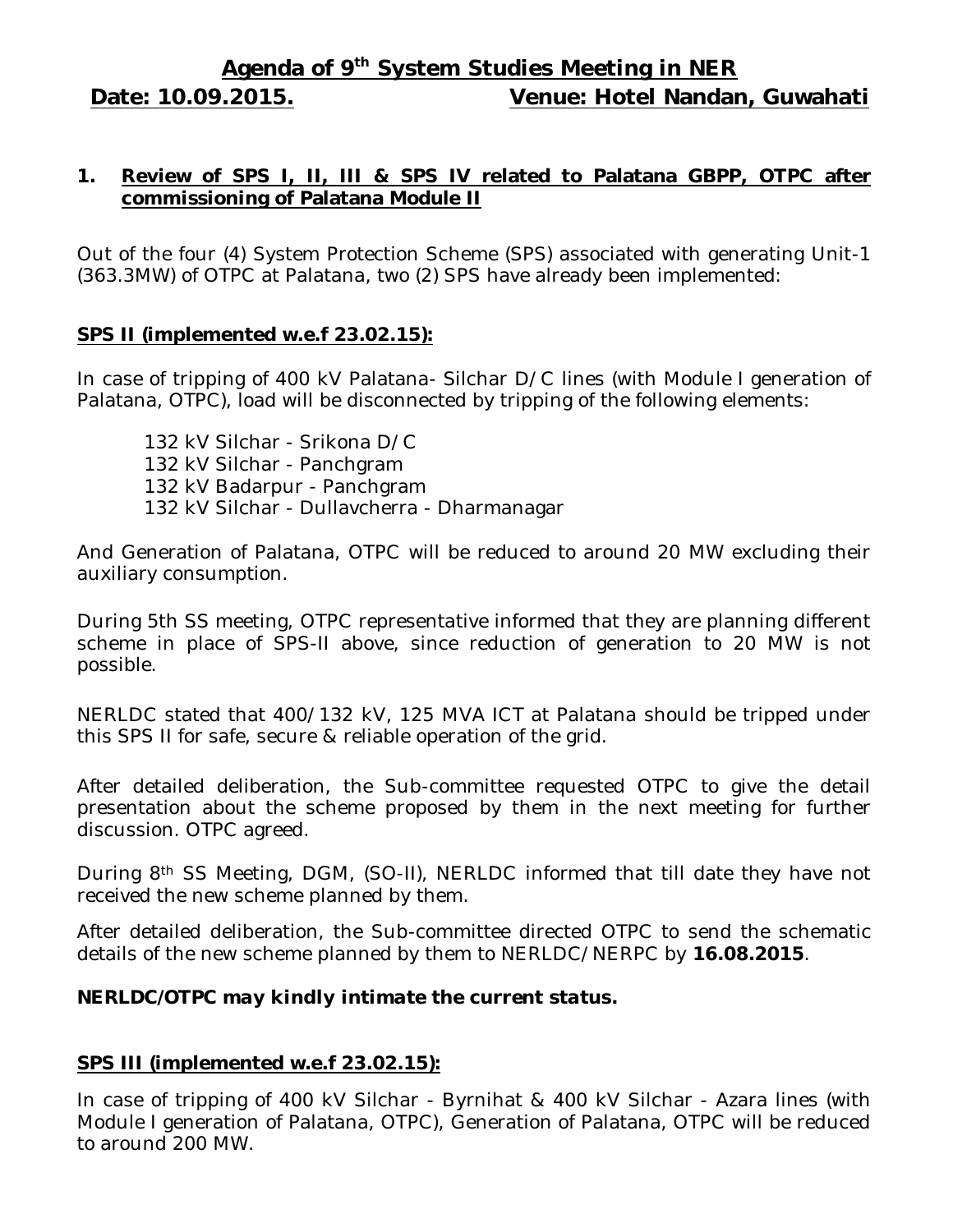#### **SPS IV (implemented w.e.f 14.09.13):**

In case of tripping of 400 kV Silchar – Byrnihat & 400 kV Silchar- Azra lines (without generation of Palatana, OTPC), load will disconnected by tripping of the following elements:

132 kV Silchar - Srikona D/C 132 kV Silchar - Panchgram 132 kV Badarpur - Panchgram 132 kV Silchar – Dullavcherra - Dharmanagar

OTPC & POWERGRID informed that above scheme has already been implemented by them.

#### *As Palatana is now generating more than 500 MW, SPS I, SPS II & SPS III associated with Palatana, OTPC are to be redesigned:-*

# **SPS I (implemented w.e.f 14.09.13):**

In case of tripping of Module I & II of Palatana, OTPC, load disconnection is to be enhanced.

## **SPS IV (implemented w.e.f 23.02.15):**

In case of tripping of 400 kV Silchar – Byrnihat & 400 kV Silchar- Azra lines (without generation of Palatana, OTPC), load disconnection is to be enhanced.

NERLDC gave presentation on enhancement of load shedding through SPS I/SPS IV attached in *Annexure -1 (a, b, c & d) of earlier minutes* related to tripping of Palatana machines. DGM (SO-II), NERLDC informed that Palatana is generating more than 550 MW. In case of tripping of Palatana machine with more than 550 MW generation, SPS I / SPS IV related load disconnection amount is not sufficient for safe, secure & reliable grid operation. It is required to enhance SPS I / SPS IV related load disconnection. SPS I / SPS IV related load disconnection may be enhanced if 132/33 kV, 2x50 MVA transformers at Silchar & 132 kV Aizwal – Lungmual line also disconnected through these SPS.

P&E, Mizoram informed that 132 kV Aizwal – Lungmual line may be opened through SPS I / SPS IV in case of tripping of Palatana machines.

MSPCL is requested to connect radial load of around 35 MW at 132/33 kV, 2x50 MVA transformers at Imphal. NERTS, POWERGRID was requested to explore the implementation of SPS I / SPS IV based load disconnection through these elements also.

AGM, LDC, AEGCL suggested to disconnect the ICT at Silchar instead of increasing the number of feeders to be disconnected and this requires many wiring activities and the scheme may not work properly during real time contingency.

All members agreed to the proposal of Assam and members requested NERLDC to carry out the system study for above proposal. Members also requested NERTS to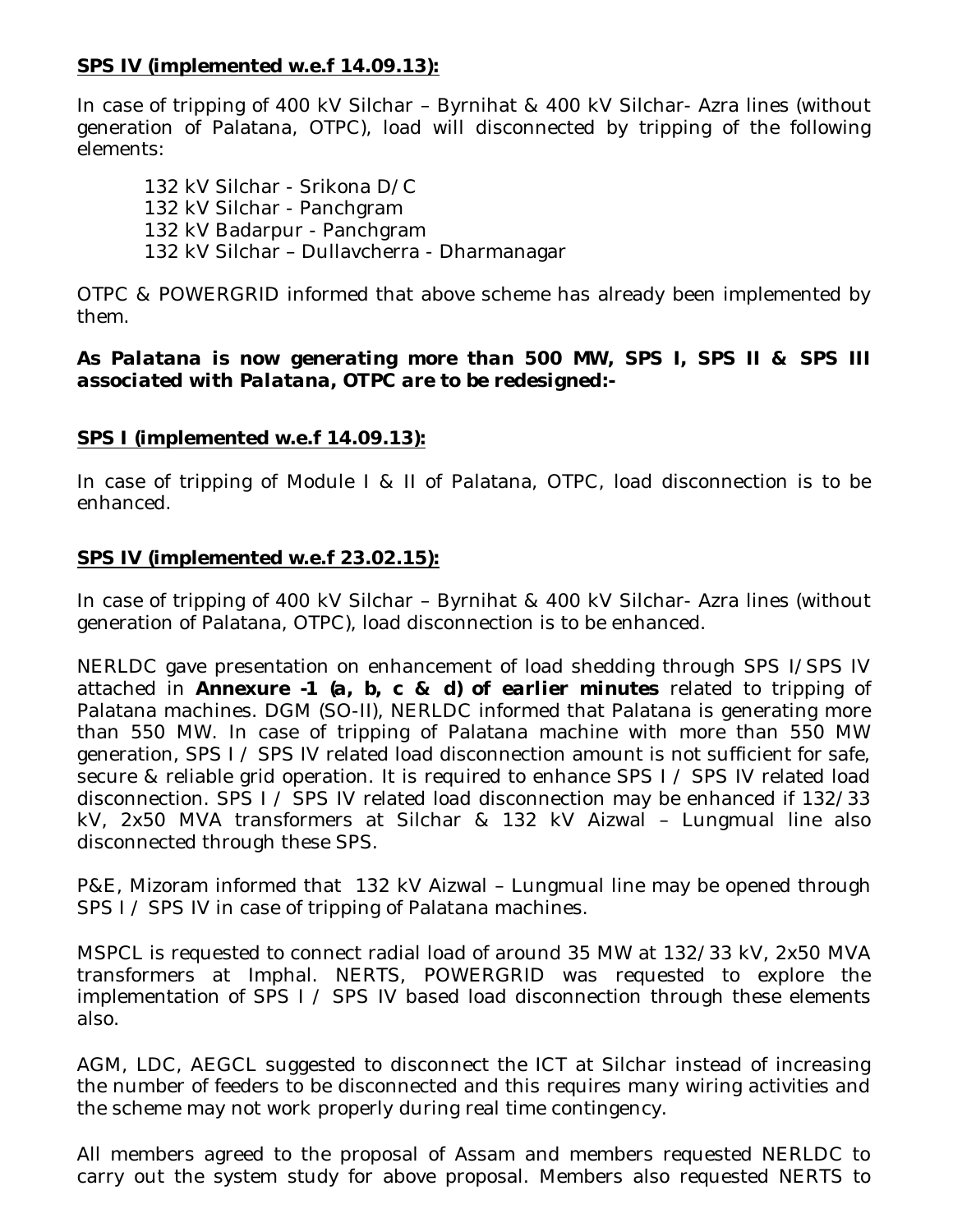check the alternate feasibility for additional wiring in case load enhancement by disconnecting at Imphal S/S & Luangmual S/S of POWERGRID is required.

During 8th SS meeting, DGM (AM) stated that tripping of ICT at Imphal is not feasible and the possibility is only at Silchar.

GM (AM) added that unless all the links are covered by OPGW it would not be possible to implement SPS through PLCC. j

DGM (SOII), NERLDC informed that OPGW work of 400 kV Silchar – Imphal D/C lines (Charged at 132 kV) is under progress.

The Sub-committee requested NERTS to check the feasibility at Silchar so that the scheme can be implemented at the earliest.

# *NERTS/NERLDC may kindly intimate the current status.*

#### **2. Assessment of Inter State Total Transfer Capability (TTC), Transmission Reliability Margin (TRM) and Available Transfer Capability (ATC) by SLDC on respective Inter-State Transmission Corridor:**

As per Clause No. 4.1 of 'Detailed Procedure for Relieving Congestion in Real Time Operation', SLDC shall assess TTC, TRM and ATC on it's inter-state transmission corridor considering a mesh intra-state corridor for import or export of power with the Inter-state Transmission system (ISTS).

SLDCs of NER are requested to assess the above on monthly basis, 5 months in advance (eg: TTC/TRM/ATC for the month of November to be calculated by 15th of July), for further assessment of TTC, ATC and TRM of NER –ER corridor by NERLDC and for assessment of TTC / ATC for a group of control areas, individual control areas with the region and state-control-area to state-control-area by NERLDC, if required.

The names of following officers who are carrying out the system studies were furnished by the constituents.

| Constituent | Name of Nodal Officer | <b>Contact No</b> | Email id:                    |  |
|-------------|-----------------------|-------------------|------------------------------|--|
| Ar. Pradesh | Domo Kamduk           | 09707380294       | sIdcitnagar@gmail.com        |  |
| Assam       | Navojit Patir         | 09612950771       |                              |  |
| Manipur     | S.J. Kumar Sharma     | 09436144113       | sIdcmanipur@gmail.com        |  |
| Mizoram     | Zoramdina             | 09774285158       | sldc_mizoram@ rediffmail.com |  |
| Meghalaya   | D.J. Lyngdoh          | 09863063375       | davidjeremy123@yahoo.co.in   |  |
| Nagaland    |                       |                   |                              |  |
| Tripura     | Mrinal Paul           | 09436137022       | mrinalpaulnit@gmail.com      |  |

*Nagaland may kindly intimate the name of Nodal Officer.*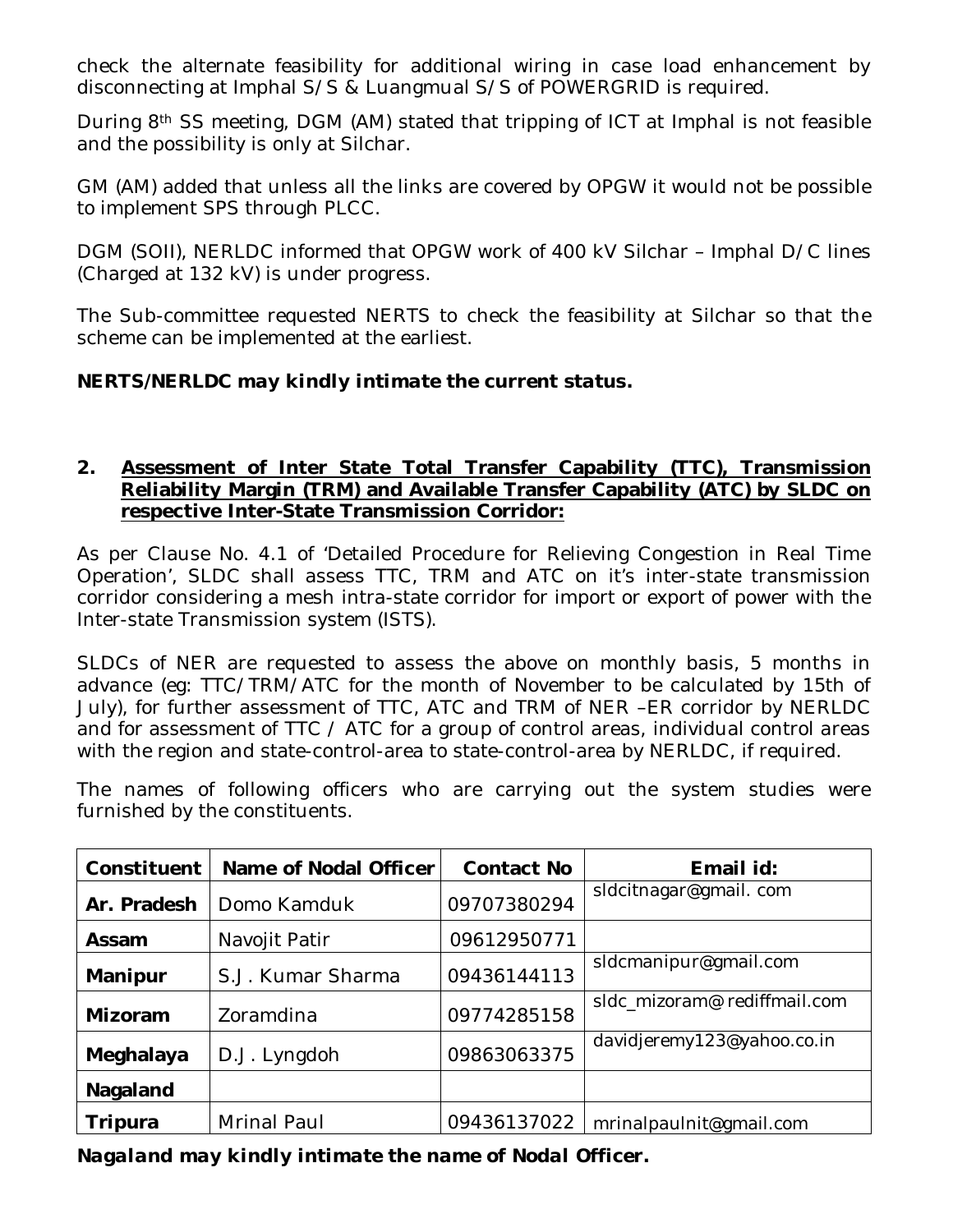**NERLDC have assessed TTC of each control area of NER for January'16 which is given below and the same has been emailed to SLDCs of NER. States may check the TTC of their control areas as computed by NERLDC and issue comments, if any by 20th September'15. If no comments received from any states TTC, ATC & TRM figures of States control area and group of control areas will be finalized and may be uploaded in NLDC website, if required.**

|                  | <b>State</b>         | <b>OFFPEAK Case</b>                                                                   |                                               | <b>PEAK Case</b>                                                                          |                                               |
|------------------|----------------------|---------------------------------------------------------------------------------------|-----------------------------------------------|-------------------------------------------------------------------------------------------|-----------------------------------------------|
| SI.<br><b>No</b> |                      | Contingency                                                                           | <b>Total</b><br><b>Transfer</b><br>Capability | Contingency                                                                               | <b>Total</b><br><b>Transfer</b><br>Capability |
| 1                | Arunachal<br>Pradesh | N-1 of 132/33 kV, 2x16<br>MVA Transformers at<br>Deomali                              | 165                                           | N-1 of 132/33 kV,<br>2x16 MVA<br>Transformers at<br>Deomali                               | 165                                           |
| $\overline{2}$   | Assam                | N-1 of 220/132 kV,<br>3x100 MVA<br>transformers at<br>Sarusajai                       | 1175                                          | N-1 of 220/132 kV,<br>3x100 MVA<br>transformers at<br>Sarusajai                           | 1295                                          |
| 3                | Manipur              | N-1 of 132 kV Imphal<br>(PG) - Imphal D/C                                             | 260                                           | N-1 of 132 kV Imphal<br>(PG) - Imphal D/C                                                 | 260                                           |
| $\overline{4}$   | Meghalaya            | N-1 of 132 kV Killing-<br>Epip II D/C                                                 | 250                                           | N-1 of 132 kV Killing-<br>Epip II D/C                                                     | 250                                           |
| 5                | Mizoram              | N-1 of 132/33kV, 12.5<br>MVA transformer at<br>Luangmual/Zimabawk/<br>Serchip/Lunglei | 98                                            | N-1 of 132/33kV,<br>12.5 MVA transformer<br>at Luangmual/<br>Zimabawk/Serchip/<br>Lunglei | 98                                            |
| 6                | Nagaland             | N-1 of 132/66 kV, 25<br>MVA tranformer at<br>Mokokchung                               | 97                                            | N-1 of 132/66 kV, 25<br>MVA tranformer at<br>Mokokchung                                   | 97                                            |
| $\overline{7}$   | Tripura              | N-1 of 132 kV Palatana -<br>Udaipur S/C                                               | 130                                           | N-1 of 132 kV<br>Palatana - Udaipur<br>S/C                                                | 126                                           |

# **3. Load-ability of 132 kV Lumnsnong – Panchgram Line:**

It has been observed from system study that 132 kV Badarpur – Khliehriat line will be highly loaded in case of 700 MW Palatana generation. To reduce the loading of 132 kV Badarpur – Khliehriat line, 132 kV Lumnsnong – Panchgram Line is to be connected in loop. However, it has been seen that loading of 132 kV Lumshnong – Panchgram Line will be around 80 MW in case of tripping of 132 kV 132 kV Badarpur – Khliehriat line. Hence, loading capacity of 132 kV Lumnsnong – Panchgram Line is to be enhanced.

It was discussed during 98th, 99th, 100th, 101st & 102nd OCC meetings.

The Sub-committee requested to AEGCL and MePTCL to take up the necessary action accordingly.

*AEGCL & MePTCL may kindly inform the latest status.*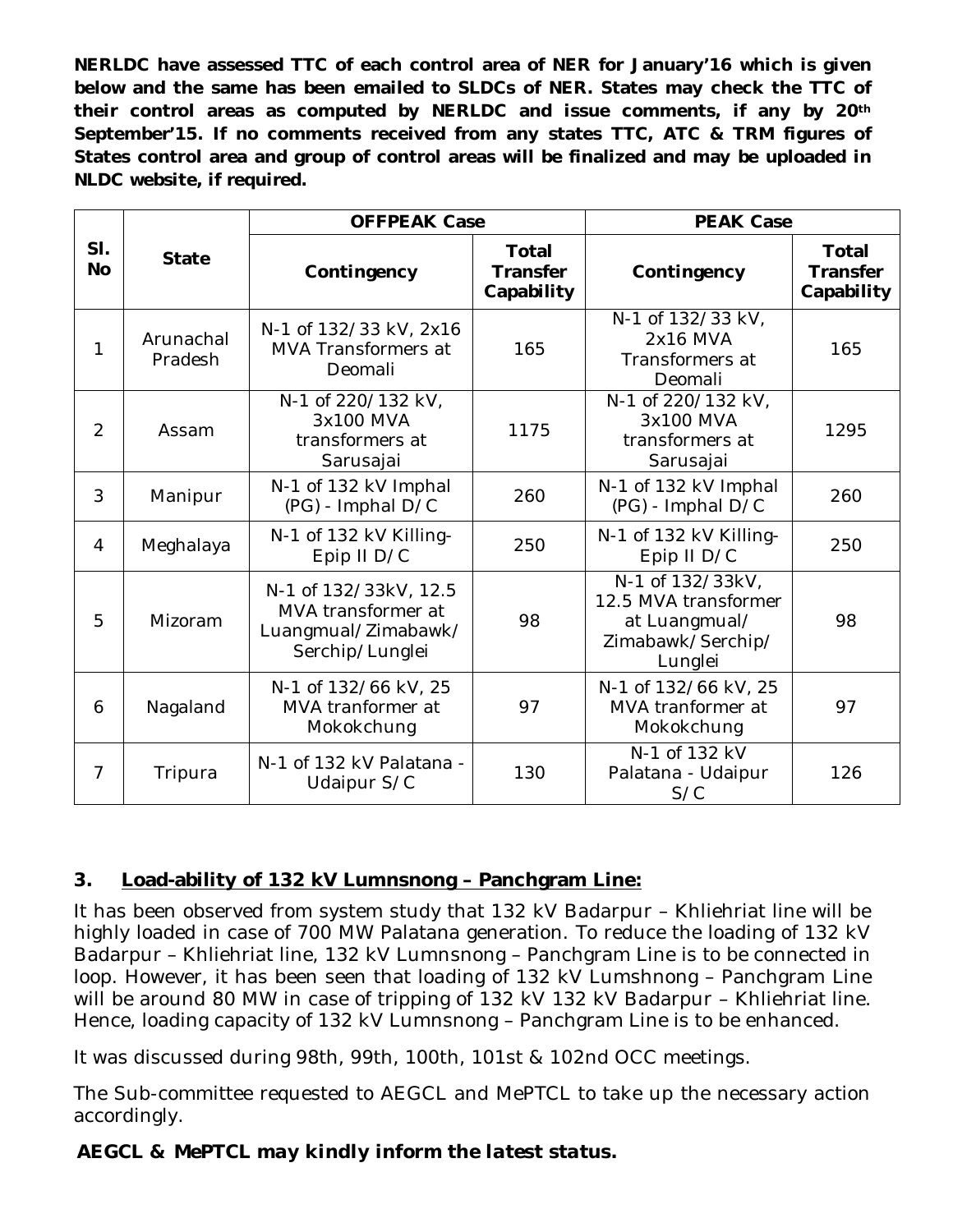## **4. Submission of Detailed scheme and Schematic diagram of each SPS in NER:**

SPS document of NER is updated on monthly basis for which details of SPS scheme, Date from which it is effective, Schematic Diagram of SPS are required. At present 9 no of SPS are in service in NER grid which can be categorized as:

## **a. Tripping of critical line(s) / corridor**

- i. Tripping of 400 kV Silchar- Palatana D/C lines
- ii. Tripping of 400 kV Silchar Azara S/C and 400 kV Silchar Byrnihat S/C lines with no generation in Palatana
- iii. Tripping of 132 kV Umiam Stg-I to Umiam St-III D/C lines
- iv. Tripping of 400/132 kV, 2x200 MVA ICTs at Silchar (PG)

## **b. Safe evacuation of generation**

- i. Tripping of 400 kV Silchar Azara S/C and 400 kV Silchar Byrnihat S/C lines with 1st Module Palatana CCGT
- ii. Generation evacuation of AGTPP

# **c. Overloading of Transformers / Critical line(s)**

- i. Overloading of 220 kV Salakati BTPS D/C lines
- ii. SPS associated with more than 60 MW loading from LV to HV side of Azara ICTs

# **d. For Reliable operation of Grid**

i. Tripping of 1st Module of Palatana CCGT

MePTCL has furnished details of SPS scheme, Schematic Diagram of SPS as in Sl. No. a(iii).

*AEGCL, POWERGRID & NEEPCO is requested to furnish details of SPS scheme, Schematic Diagram of SPS related to them.* 

# **5. Constraint in inter-state corridor & intra-state elements of Tripura System in case of exporting 100 MW power to Bangladesh under certain scenarios:**

It has been agreed to provide 100 MW power to Bangladesh through 132 kV Surjamaninagar (TSECL) – Comilla (Bangladesh) D/C lines.

Presently, one circuit of 400 kV Palatana – Surjamaninagar D/C (Charged at 132 kV) & One 400/132 kV, 125 MVA ICT at Palatana are under operation. Other circuit of 400 kV Palatana – Surjamaninagar D/C (Charged at 132 kV) could not be completed yet since the bay originally designated for this line was used by 132 kV Palatana –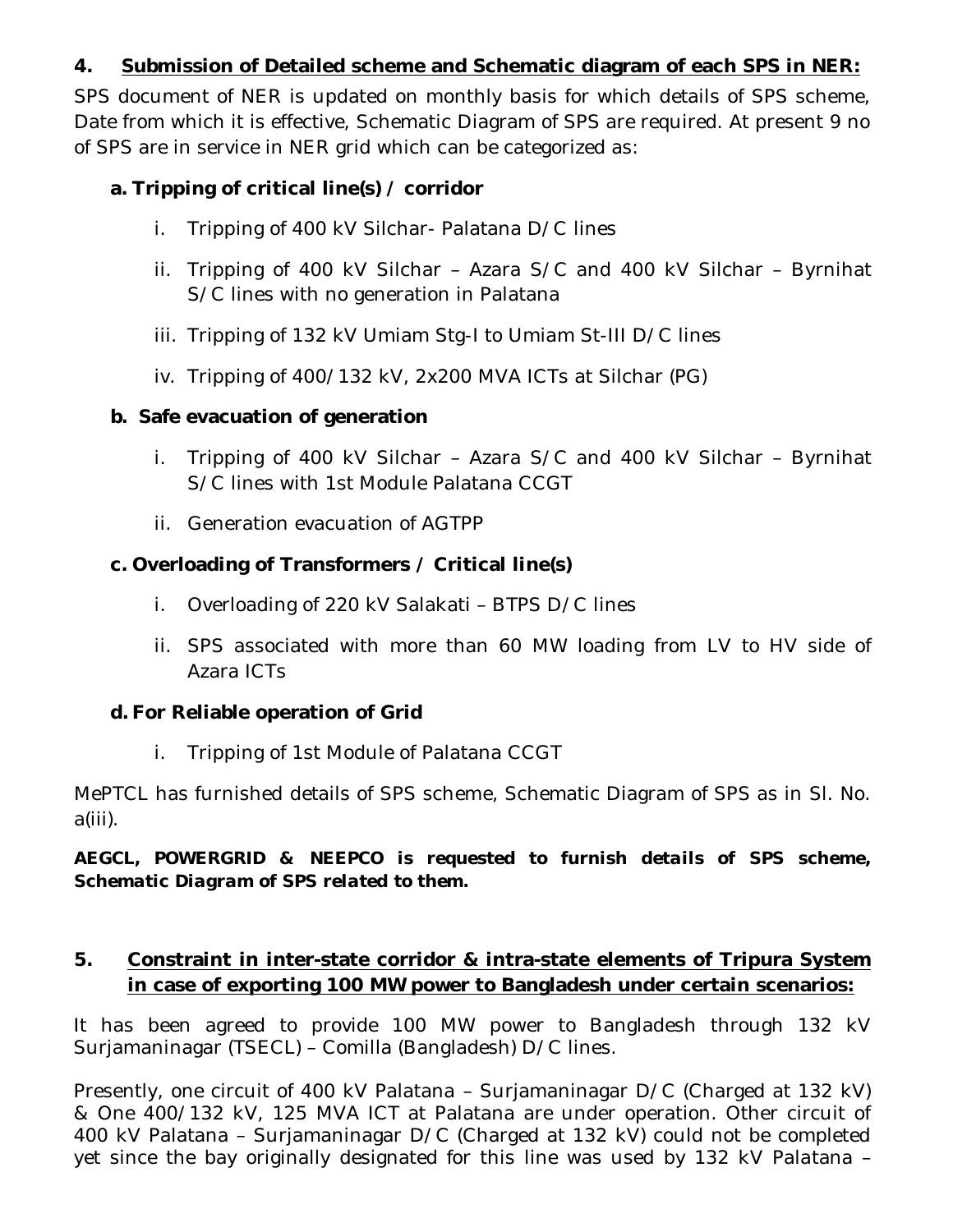Udaipur line (which was used by Palatana for drawing start-up power in commissioning phase).

It has been observed from system study results that there will be constraint in interstate corridor & intra-state elements of Tripura System in case of exporting 100 MW power to Bangladesh under certain scenarios.

To address these constraint, it is required to expedite commissioning of 2nd 400/132 kV, 125 MVA ICT at Palatana & second circuit of 400 kV Palatana – Surjamaninagar(TSECL) D/C (Charged at 132 kV) for short term measures and to commission of 400 kV Palatana – Surjamaninagar (TBCB) D/C line & 400/132 kV, 2x315 MVA ICT at Surjamaninagar(TBCB) & 132 kV Surjamaninagar(TSECL) – Surjamaninagar (TBCB) D/C line with high capacity/HTLS.

During 5th Standing Committee Meeting held at Imphal on 08.08.15, OTPC informed that procurement of 2nd ICT at Palatana is under progress. During 5th Standing Committee Meeting, Director, CEA stated that about 100 MW power is planned to be exported to Bangladesh from Tripura by December, 2015 and for reliable transfer of power to Bangladesh both the circuits from Palatana to Surajmaninagar are required. He requested TSECL to disconnect their 132 kV line to Udaipur from Palatana so that the other circuit of Palatana-Surajmaninagar can be connected. Construction of 3rd 132 kV line bay at Palatana was approved in this meeting.

#### *Members may like to discuss.*

#### **6. Enhancement of Transformation capacity of 400/132 kV Silchar substation:**

Installation of 3rd 400/132 kV, 315 MVA transformer at Silchar along with associated bays in GIS by POWERGRID was approved in 5th Standing Committee Meeting held at Imphal on 08.08.15.

It has been observed from system study that transformation capacity of 400/132 kV Silchar substation is to be enhanced for exporting power to Bangladesh under certain condition.

## *It is requested to expedite commissioning of 3rd 400/132 kV, 315 MVA transformer at Silchar.*

## **7. Construction of new lines & re-conducting of the lines for evacuation of power from 4x21+2x25.5 MW AGTPP:**

Construction of 132 kV D/C lines with high capacity HTLS conductor (equivalent to single moose) from AGTPP to P. K. Bari (under TBCB) was approved in 5th Standing Committee Meeting held at Imphal on 08.08.15. Re-conductoring of Agartala-Agartala 132 kV D/C lines (by POWERGRID) was approved in 4th Standing Committee Meeting held at Guwahati on 13.12.14.